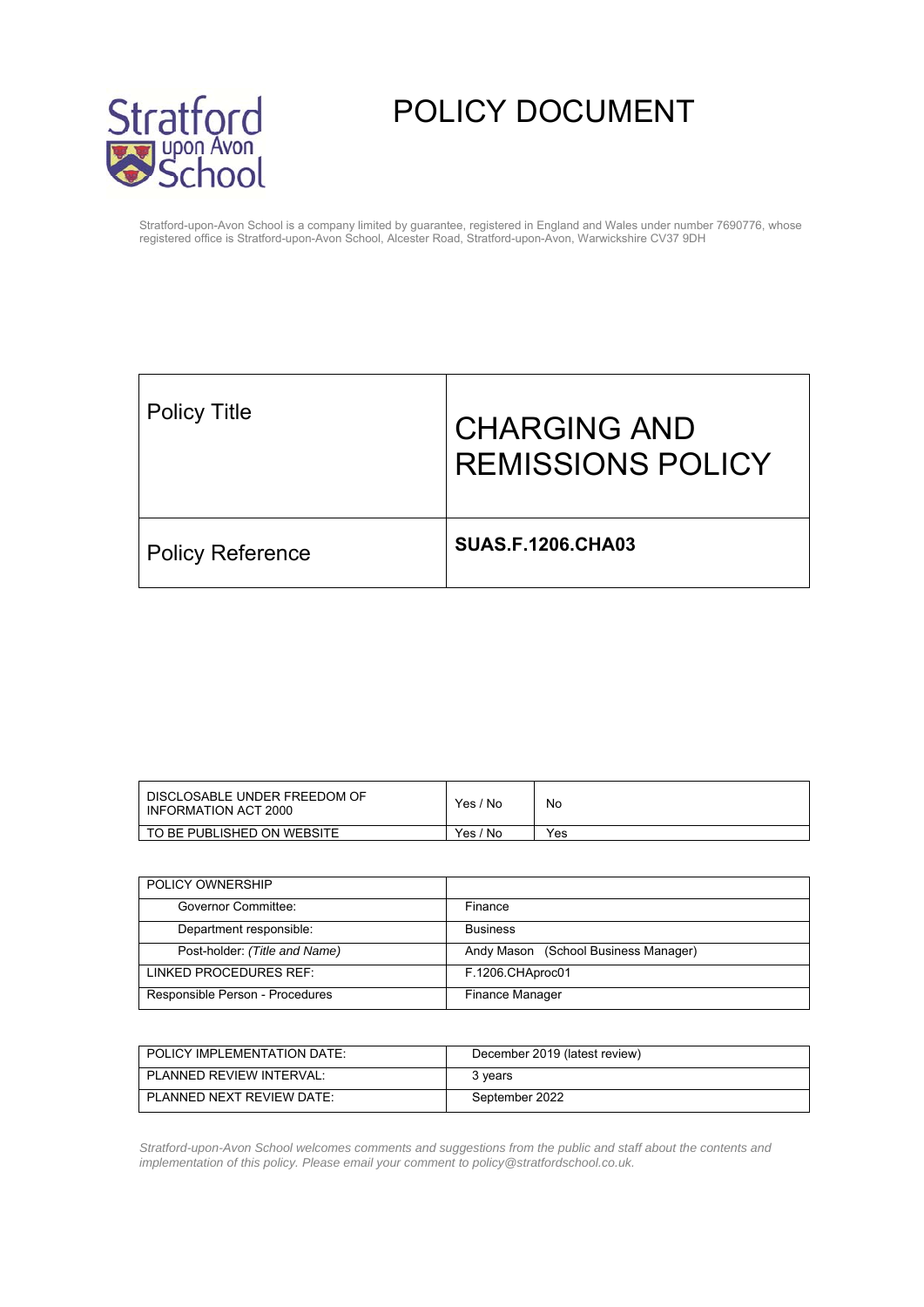#### *i POLICY OUTLINE*

*Schools and Academies are permitted to charge for extra-curricular trips and activities under certain well-defined circumstances, as described in the policy. Further detail is available from the school on request.* 

#### *ii PURPOSE*

*The purpose of this policy is to ensure that there is clarity over those items which the school will provide free of charge and those for which there may be a charge, in line with the stipulations of the Education Act 1996, and to state the circumstances in which voluntary contributions may be requested.* 

*The purpose of the associated procedures is to clarify the process for costing of non-curricular activities and of communicating effectively with parents and carers.* 

#### *iii IMPLICATIONS OF POLICY*

*There are no significant implications for health and safety, risk, or staff training. The application of the policy does have implications for the Academy budget, and for application of the Academy's hardship fund.* 

#### *iv EQUALITY ANALYSIS*

*Every policy, at its inception, will be subject of an Equality Analysis (EA) completed by the policy writer, which should be circulated to all those being consulted, with the draft policy.* 

#### *v CONSULTATION*

*Consultation will be with the Leadership Team plus Finance Staff, prior to presentation for approval by the Governing Body (Finance Committee).* 

#### *vi PROCEDURE*

*Procedure is the method by which the strategic intent of the policy is realised, and is thus an 'instruction manual' on how the policy outcome is to be achieved.* 

*The procedure which supports this policy is an independent document, for internal use by Academy staff. The procedure reference is shown on the Policy Identification Page.* 

*The development or amendment of the procedure is at a tactical / operational level. There is therefore no necessity for active referral to the Governing Body unless the policy intent has been altered.* 

*If there is significant change to the procedure element of the policy there may be a requirement to engage in the consultation process and refer to the Governing Body.* 

#### *vii RELATED POLICIES*

*Examinations Policies (available on website) Trips and Visits Policy (available on website) Financial Support Policy (available on website)* 

#### *viii DOCUMENT HISTORY*

*The policy will be subject to regular review once ratified by the Governing Body. The history of the policy will be recorded using the chart following.* 

| Date           | <b>Author /Reviewer</b> | Amendment(s)                                     | Approval/ adoption            |
|----------------|-------------------------|--------------------------------------------------|-------------------------------|
| 12 June 2012   | V Hopkins               | 2 year review (1 <sup>st</sup> post-<br>Academy) | June 2012                     |
| 6 Aug 2014     | V Hopkins               | 2 year review                                    | 7 <sup>th</sup> October 2014  |
| 4 October 2016 | V Hopkins               | 2 year review - no change                        | 6 <sup>th</sup> December 2016 |
| December 2018  | A Mason                 | 2 year review - no change                        | December 2018                 |
| November 2019  | A Mason                 | Move to 3 year review<br>Amend ref to SBD.       | 9 <sup>th</sup> December 2019 |
|                |                         |                                                  |                               |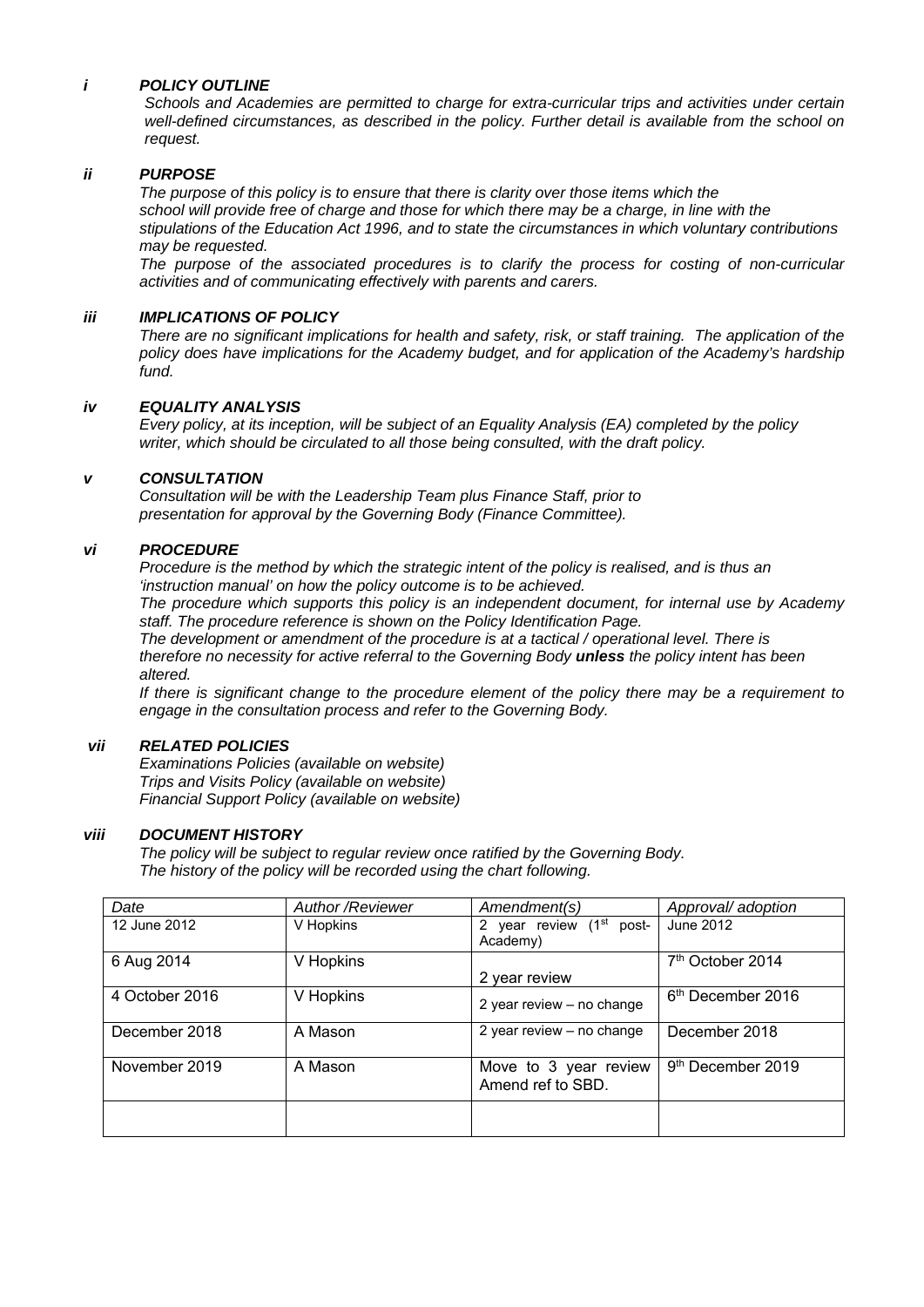Under the terms of the Education Act 1996, the governing body of Stratford upon Avon School (SuAS) must have a policy on charging students to participate in activities that take place during the school day. Parents may be asked for voluntary contributions but, if they do not pay, their child cannot be prevented from participating should the activity go ahead.

In any request from the school to parents for voluntary contributions, it must be made clear that there is no obligation to make any contribution, and that students will not be treated differently, according to whether or not their parents have made a contribution.

# **1 Admissions**

- 1.1 No charge shall be made in respect of admission unless it is for individuals for whom funding is not available through the DfE. This may include:
	- Individuals over 19 years of age who wish to pursue a course of study;
	- Adult education classes;
	- Students who are registered at another school, academy or college, and who attend SuAS for part of their education, in which case fees would usually be payable as part of a formal agreement between the institutions, not by the individual.

# **2 Education during School Hours**

No compulsory charge shall be made for registered students' education during school hours. The school may ask for voluntary contributions towards activities taking place during the school day, and no child will be excluded from an activity for which their parent or carer did not make a contribution, although the activity might not take place at all or may have to be curtailed if insufficient contributions are made. Activities for which voluntary contributions may be sought include visiting speakers or performers, arts and crafts materials, and so on.

Equipment such as the Student Planner is provided free of charge to students at the start of each academic year. However, if lost or badly damaged, students are expected to pay for a replacement.

## **3 Educational Visits**

- 3.1 Non-residential visits deemed to take place in School Time.
- 3.1.1 There will be no compulsory charge but the academy will usually seek voluntary contributions, under the conditions described in paragraph 4.
- 3.1.2 Students qualifying for free school meals are entitled to a free lunch (a cold, packed lunch) when on a trip taking place during school time, which includes the entirety of the lunch period and does not otherwise allow for lunch, at a rearranged time, to be eaten in school.
- 3.2 Non-residential activities taking place outside School Time.
- 3.2.1 No charge will be made for an activity provided wholly or mainly out of school which is required as part of a syllabus of a prescribed examination or National Curriculum, e.g. theatre visit to see a performance of a set text. However, voluntary contributions may be sought.
- 3.2.2 For any other activity provided wholly or mainly out of school hours, but not part of a syllabus of a prescribed examination or necessary to a course of study, full costs of the activity will be charged. Participation in these activities is a matter of parental choice. Nevertheless, governors retain discretion to waive all or part of the charge in suitable circumstances, although will not permit a situation where paying parents subsidise a student unable to pay.

# 3.3 Residential Visits including study visits abroad

3.3.1 Particular rules apply for residential trips, defined as in school time if at least 50% of the days covered by the trip are days on which the student would otherwise be present at school. E.g. a trip leaving Wednesday morning, returning Sunday evening, is classed as in school time (3 school days, 2 non-school days), whereas a trip leaving Thursday lunchtime and returning Sunday evening is outside school time (1.5 days of school, 2 non-school).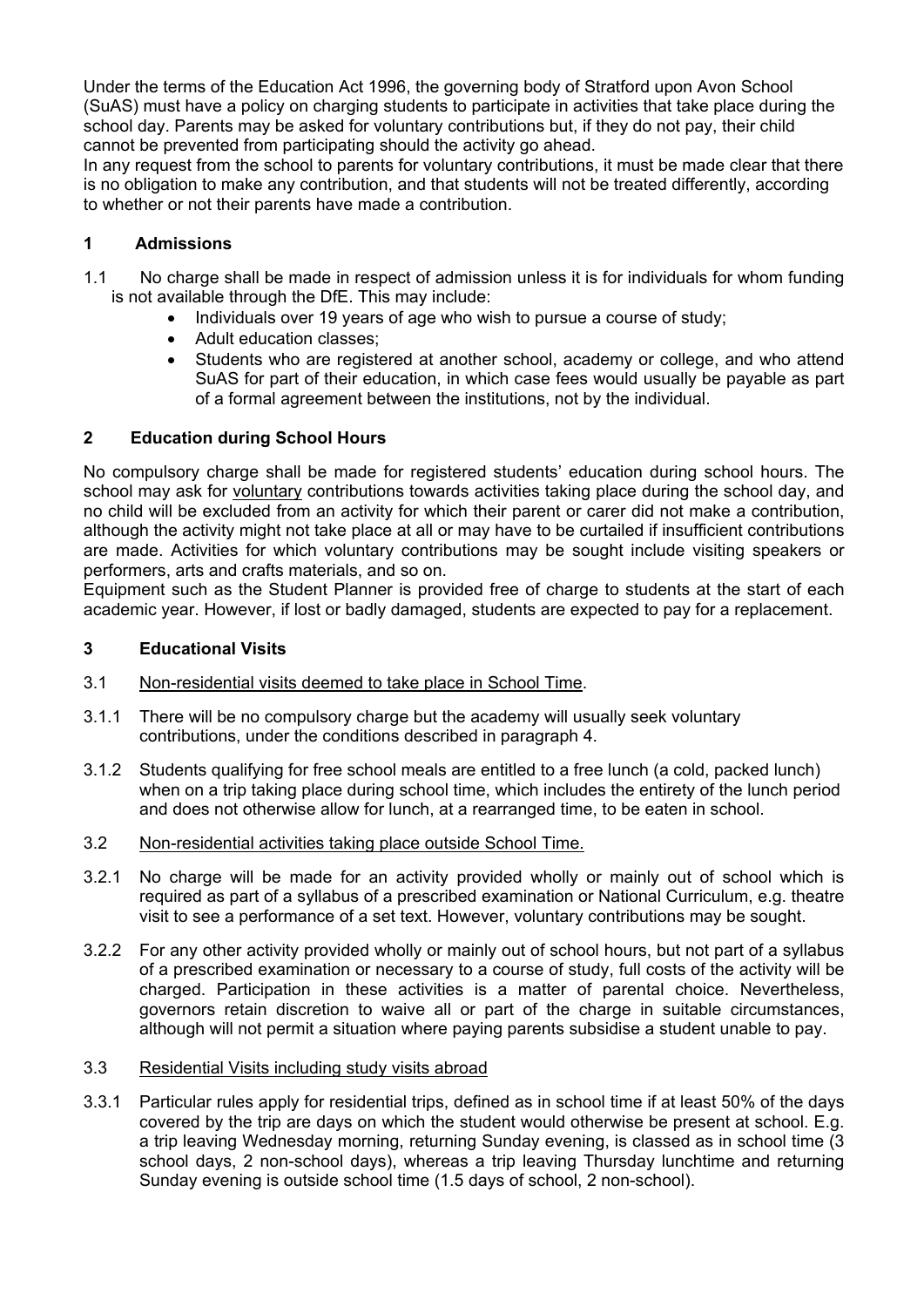- 3.3.2 For residential trips during school time, a charge will be made for board and lodging only, except from parents or carers in receipt of qualifying benefits, for whom the charge is waived.
- 3.3.3 A residential trip taking place outside school hours, where not an integral part of an examination course, is deemed optional, and parents or carers are charged the full cost.

## 3.4 Calculating Charges

- 3.4.1 When charges are made, they shall not exceed the actual cost of the optional extra or board and lodging. In calculating the cost of optional extras an amount may be included for:
	- Materials, books, instruments or equipment provided in connection with the optional extra;
	- Support staff involved in planning, delivering, or accompanying the particular activity;
	- Teaching staff engaged under contracts of services purely to provide an optional extra; this includes supply teacher engaged specifically to provide the optional extra;
	- The cost, or proportion of costs, for teaching staff employed to provide tuition in playing a musical instrument, where the tuition is an optional extra.
- 3.4.2 Any charge in respect of individual students will not exceed the actual cost of providing the optional extra activity, divided equally by the number of students participating, nor will the charge include any element of subsidy for any other student participating in the activity and whose parent or carer is unwilling or unable to pay the charge in full. In cases of hardship governors will consider in their absolute discretion the remission of some or all charges for students whom they consider will benefit from participation in the activity.

# **4 Voluntary Contributions**

- 4.1 Voluntary contributions will be sought for school activities. There is no limit on the level of such contributions which parents or others can make. It is permitted for voluntary contributions to be set to cover staff costs and any associated material / equipment resources.
- 4.2 Funds available to Governors for financing activities are limited, and therefore many nonstatutory but desirable activities are not possible unless funded by voluntary contributions.
- 4.3 Where an activity cannot be funded without specific voluntary contributions, this will be made clear to parents at the outset. Since no student can be excluded from an activity because his or her parents are unwilling or unable to contribute, it follows that if there is insufficient money raised through voluntary contributions, the activity will be either be cancelled or at least amended.
- 4.4 No parental payment, made voluntarily, may subsidise a non-paying student's participation.

## **5 Music Tuition**

5.1 Charge will be made for instrument tuition to students individually or in groups of up to four unless the tuition is required by a Programme of Study, or as part of the syllabus for a prescribed public examination for which a student is being prepared by the school. The school may be in a position to subsidise some instrumental lessons in order to make them as accessible as possible, and to reduce any difference in charging levels within the range of providers. Any decision on subsidies will be made on an annual basis.

# **6 Practical Subjects**

- 6.1 In practical subjects, so that students may experience a wide range of activities and develop basic skills, a number of items will be made to take home or to consume on the premises.
- 6.2 Parents will be asked to make a voluntary contribution for materials and equipment used in this way, or to provide ingredients and materials, e.g. for Catering, Food and Textiles.
- 6.3 Products from ingredients not supplied or paid for by parents will remain the property of the school and be disposed of as the Governors shall decide.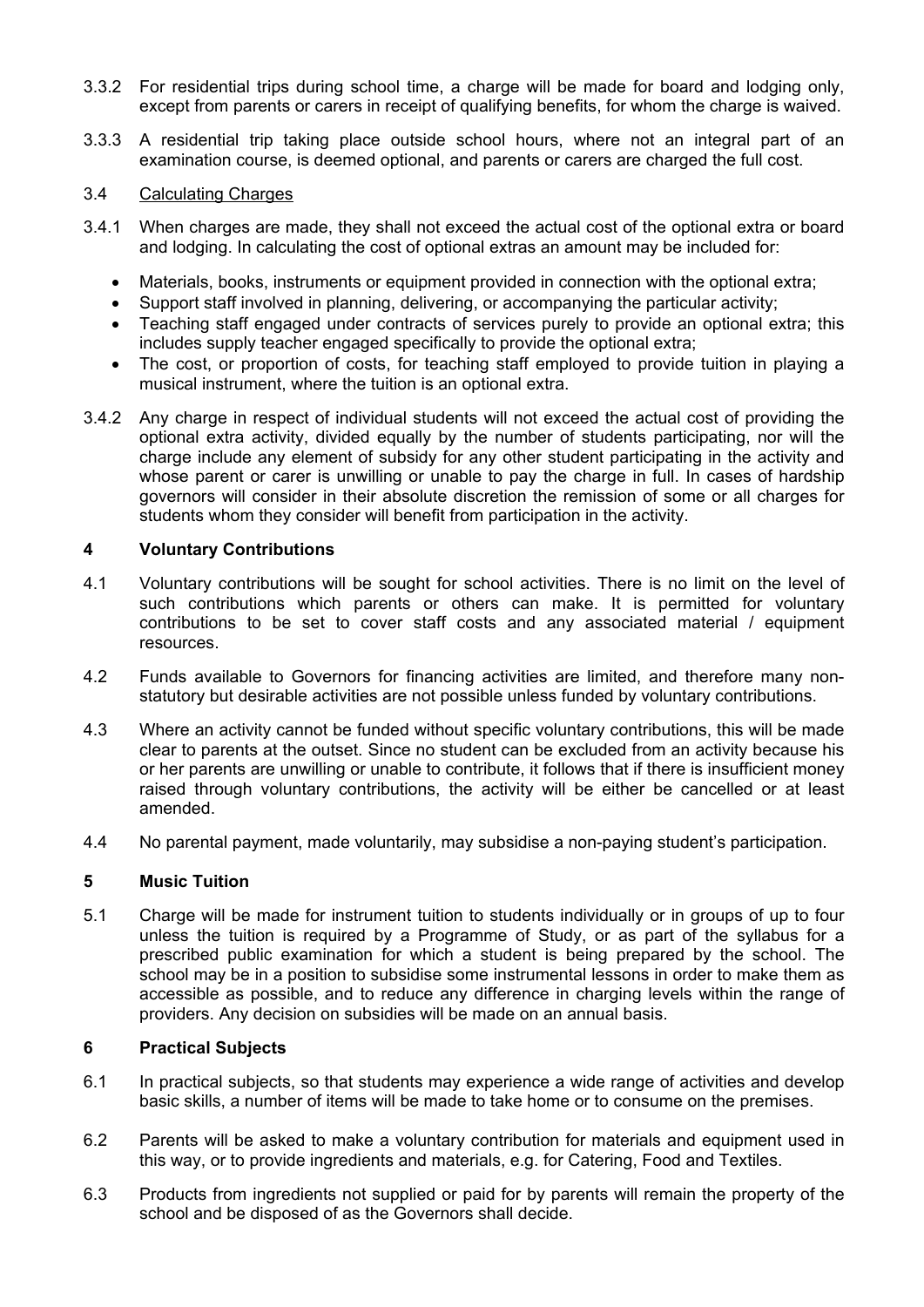# **7 Public Examinations**

- 7.1 There will be no charge for entry of a student for a prescribed public examination for which he or she has been prepared by the school.
- 7.2 Examination costs will be charged to parents as follows: *(see Examinations Policy for greater detail)* 
	- If a student fails to attend school to sit an examination for which s/he has been entered, and for which there is no permissible reason, such as illness supported by a doctor's note.
	- If a parent asks for examination results to be re-scrutinised.
	- Re-sitting an examination where no additional preparation has been given by the school.
	- The fee for any prescribed examination for which the student has not been prepared by the school, and for any examination not on the prescribed list. The fee for resits will be as per the published price list, available on the school website. Payment by parents should ideally be via ParentPay.
	- For re-marks requested by the student.

# **8 Transport**

8.1 Where a student makes use of transport not provided by SuAS to travel direct from home to an activity sanctioned though not provided by SuAS, for instance a university open day, then parents will be expected to meet the costs of such travel.

# **9 Breakages and Fines**

9.1 Parents may be charged the cost of replacing damaged or lost equipment and rectifying any damage to the school property itself.

# **10 Fundraising**

10.1 In order to increase accessibility and inclusion, the school will consider allowing fundraising activities, if deemed appropriate, to support some types of school activity and trip, particularly those not linked closely with the curriculum, and which may be fairly high cost, such as trips abroad, ski holidays, World Challenge and the like.

# **11 Hardship Fund**

- 11.1 The school will operate a hardship fund in order to provide support for trips and activities for pupils whose parents are in receipt of benefits, or experiencing financial difficulties. The range of qualifying benefits will be in line with those for which it is appropriate to use Pupil premium funding, and those stipulated by Stratford Town Trust, which provides funding to the school annually for the purposes of supporting parents and families in need.
- 11.2 From time to time, there may be further one-off funding sources available in addition to the annual funding received from Stratford Town Trust funds. Although not regular in nature, these sources of funding will be treated in the same way.
- 11.3 The existence and terms of access to the school's hardship fund will be notified to parents on the school website, in newsletters (from time to time), and as appropriate in various letters relating to specific trips, activities and opportunities.
- 11.4 The 16-19 Bursary is provided by the Education Funding Agency (EFA), and will be allocated in accordance with the *16-19 Bursary Fund aspect of the Financial Support Policy*. The criteria may be set in broad terms by the EFA, with additional interpretation allowed for within the aforementioned policy.
- 11.5 The school will use all its sources of hardship funding in an optimal way in order to benefit as many young people as possible.